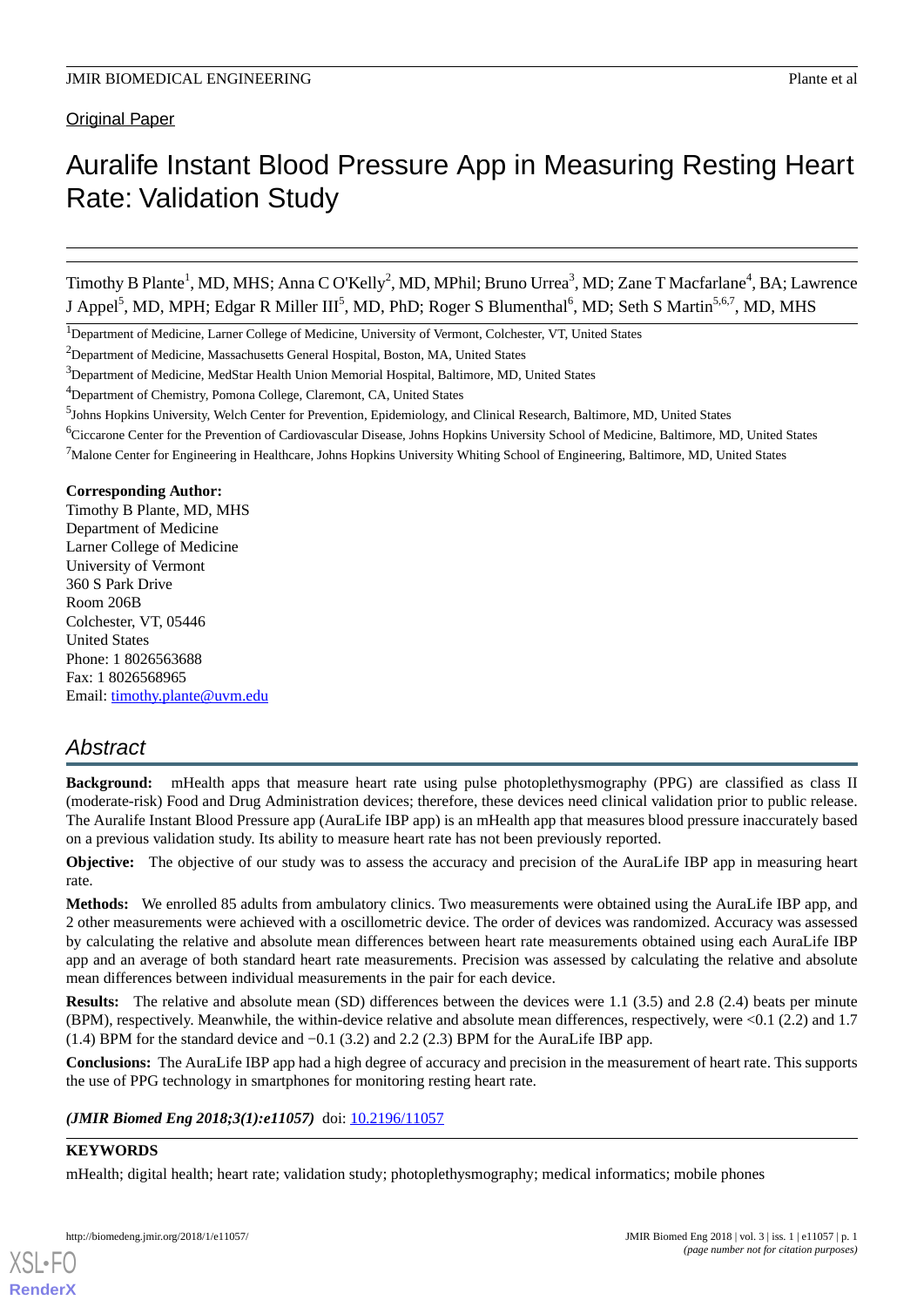# *Introduction*

Pulse photoplethysmograms (PPGs) quantify circulation-related color changes in the vascular beds using optical sensors, and it can be used to measure heart rate [\[1](#page-6-0)]. Heart rate monitors use PPG are class II (moderate risk) Food and Drug Administration devices, and these devices must undergo clinical validation prior to their release [\[2](#page-6-1)]. Several consumer apps leverage the built-in camera and light to obtain PPG-measured heart rate from an illuminated body part (eg, finger). Most of these apps accurately measure heart rate compared with a standard device [[3](#page-6-2)-[5\]](#page-6-3).

The Instant Blood Pressure (IBP) app (AuraLife IBP app, AuraLife, Newport Beach, CA) is an mHealth app that measures blood pressure and heart rate using a smartphone with no additional sensors. Both measurements are presented simultaneously to the user. The app sold >148,000 copies and earned >US \$600,000 in revenue within 13 months after its availability [\[6](#page-6-4)-[8\]](#page-6-5). It was removed from the app store for unclear reasons in July 2015. We previously reported the inaccuracy of the AuraLife IBP app in measuring blood pressure compared with a validated oscillometric device. Moreover, its measurement process incorporated user-entered demographic and anthropomorphic data in determining blood pressure [[6](#page-6-4)[,9](#page-7-0),[10\]](#page-7-1). In multiple linear regression modeling of predicted systolic and diastolic blood pressure on user-entered data, sex, age, height, and weight of the participants accounted for only 12% and 12% of the variance in systolic and diastolic blood pressure results for the standard device, respectively, but 66% and 82% of the variability of these measurements for the AuraLife IBP app. The manufacturers of the AuraLife IBP app have raised concerns about our validation protocol and suggested that our findings could be because of hemodynamic changes resulting from the specific protocol [[10,](#page-7-1)[11\]](#page-7-2). These hemodynamic changes would also affect heart rate. However, the precision and accuracy of the app in measuring heart rate have not been reported.

Determining the accuracy and precision of the AuraLife IBP app in measuring heart rate would provide valuable information for those using the AuraLife IBP app for this purpose and its technology in general. More importantly, this report would provide insight about the quality of the overall validation protocol that we used. The high levels of accuracy and precision of the AuraLife IBP app would support the quality of the overall assessment protocol and confirm the inaccuracy of the blood pressure measurement. Low accuracy or precision in obtaining heart rate could be due to protocol-related hemodynamic changes in patients (too much movement), not enough time between measurements, or app-related performance characteristics, and these would support the manufacturer's concerns. Finally, it provides the opportunity to determine if the heart rate measurement was also inappropriately dependent on user-entered variables. Herein, we report the accuracy and precision metrics of the AuraLife IBP app in measuring heart rate and the variability of heart rate measurements accounted for by user-entered demographic and anthropomorphic data.

# *Methods*

# **Validation Protocol**

The methods of this validation protocol have been published elsewhere [\[6](#page-6-4)]. We prescreened participants aged  $\geq 18$  years for enrollment who were referred from 4 ambulatory clinics at Johns Hopkins University School of Medicine and an ambulatory research site. We excluded participants with contraindications to blood pressure measurement in both arms, internal devices (eg, pacemaker), active arrhythmias, height or weight values outside of the supported range by the AuraLife IBP app (height:  $\langle 42 \text{ or } 84 \text{ in and weight: } \langle 65 \text{ or } 9450 \text{ lbs} \rangle$ , missing fingers, or inability to follow instructions. Prespecified rules have stated that participants with sequential systolic blood pressure measurements of >12 mmHg or diastolic blood pressure measurements of >8 mmHg (based on international validation guidelines [[12\]](#page-7-3)) will be dropped out from the study.

The participants self-reported date of birth, sex, height, weight, race, ethnicity, highest level of education, history of hypertension, and receipt of antihypertensive medications. The research staff recorded the patient's date of birth, sex, height, and weight into the app. The participants underwent 5 minutes of quiet sitting. Then, they had 2 pairs of blood pressure and heart rate measurements obtained from each device, of which the sequence was random. The standard devices used were the Omron 907 or Omron 907XL oscillometric noninvasive blood pressure and heart rate monitors, which had an heart rate measurement range of 30 to 199 BPM and an heart rate accuracy within 5% of the reading [[13\]](#page-7-4). These devices were calibrated prior to the enrollment of the first participant. We used the AuraLife IBP app version 1.2.3 installed on an iPhone 5s and iPhone 6 running iOS version 8.3 (Apple Inc, Cupertino, CA), which has a reported heart rate measurement ranging from 39 to 240 BPM [[14\]](#page-7-5). Measurements from the AuraLife IBP app and the standard device were separated by 60 seconds.

#### **Accuracy**

In accuracy analyses, we compared each individual heart rate measurement obtained using the AuraLife IBP app with the standard heart rate measurement, which was a mean of the heart rate measurements obtained using both standard devices. We calculated the mean relative difference and mean absolute difference between the AuraLife IBP app and standard equipment. Accuracy was visualized with scatterplot and Bland-Altman plot using a short dashed gray line to indicate the mean relative difference of the AuraLife IBP app minus standard and long dashed gray lines to indicate 2 SD.

#### **Precision**

For precision metrics, we subtracted the second app measurement from the first app measurement, calculating the mean relative difference and mean absolute difference between successive measurements for the same device. This was also performed for the standard device. Precision was visualized with paired coordinate plots. A black dashed line connected the mean of each reading for each device.

[XSL](http://www.w3.org/Style/XSL)•FO **[RenderX](http://www.renderx.com/)**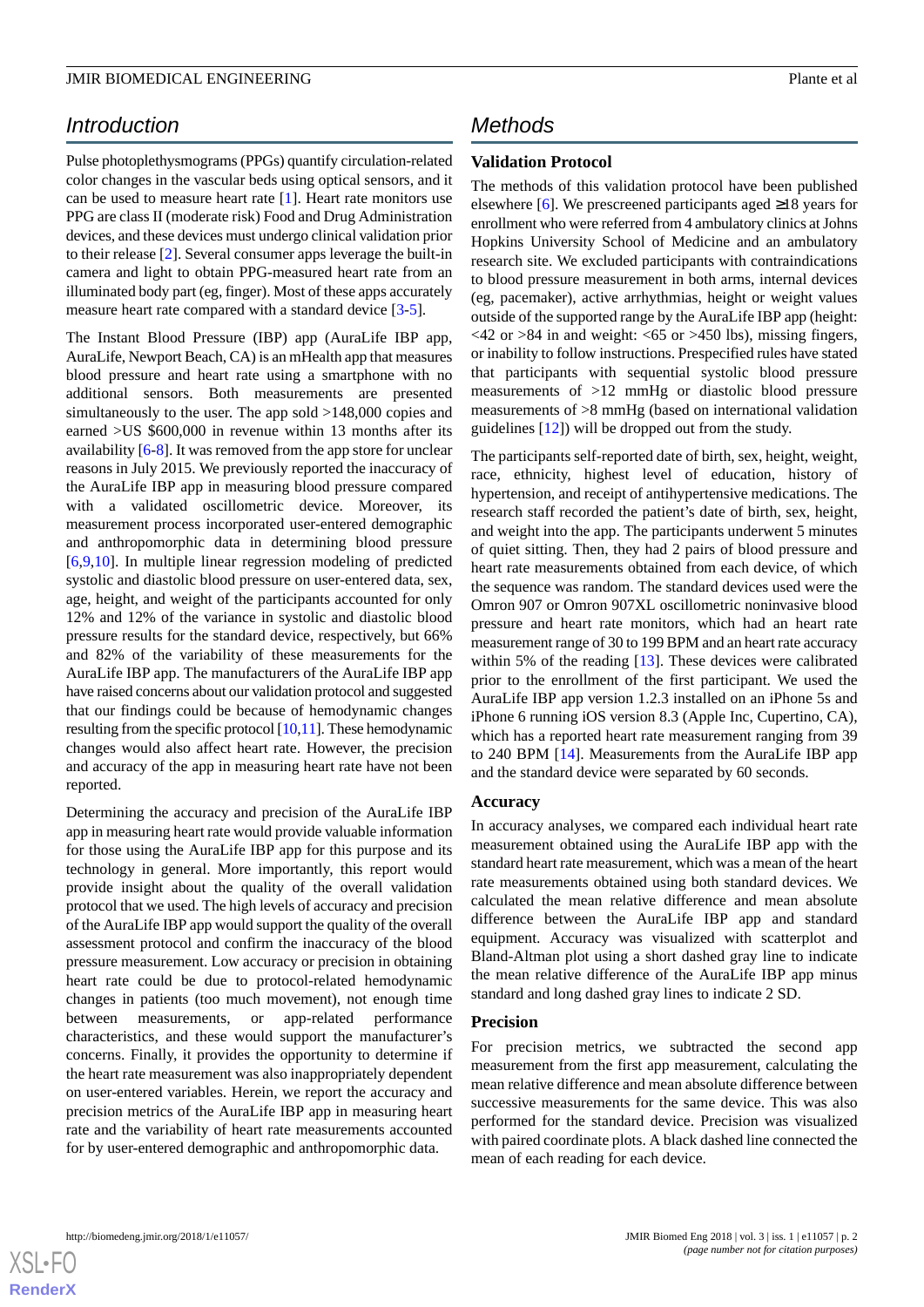#### **Dependence on User-Entered Variables**

To assess the possibility of dependence of user-entered variables on heart rate obtained using the AuraLife IBP app, we repeated the same regressions that have been previously described [[10\]](#page-7-1), that is, we regressed the reported heart rate for the standard device and AuraLife IBP app on the age at the date of study enrollment, gender (male), height in inches, and weight in pounds. We interpreted the correlating  $R^2$  as the percentage of the dependent variable (heart rate from each device) explained by the independent variables. We compared  $\mathbb{R}^2$  values of the AuraLife IBP app and those of the standard device. This study was approved by the institutional review board of the Johns Hopkins University School of Medicine. All analyses were performed with Stata MP 14.2 (StataCorp, College Station, TX).

# *Results*

### **Validation Protocol**

In August 2015 and September 2015, we prescreened 105 individuals, of whom 4 did not meet the inclusion criteria of the study (active atrial fibrillation, n=1, or the presence of a pacemaker, n=3). Of the 101 enrolled patients, 3 were not included owing to standard device errors, and 13 were excluded owing to high variation in successive standard device systolic blood pressure measurements (n=7), diastolic blood pressure measurements  $(n=4)$ , or both  $(n=2)$ . We were unable to obtain blood pressure and heart rate results for 23 of the attempted 170 AuraLife IBP app measurements because the app encountered

<span id="page-2-0"></span>**Table 1.** Baseline characteristics.

an error and was unable to produce a measurement. These were missing from the first pair in 5 individuals (n=5 measurements), the second pair in 4 individuals (n=4 measurements), and both pairs in 7 individuals (n=14 measurements). The complete pairs of the AuraLife IBP app measurements were obtained in 69 individuals.

The mean (SD) age of the participants was 57 (16) years. Of these participants, 48% (41/85) were men. Moreover, 61% (52/85) were white, 28% (24/85) were black, and 9% (8/85) were Asian ([Table 1\)](#page-2-0). The range of the heart rate measurements obtained using the standard device was 46 to 94 BPM for the first measurement, 45 to 94 BPM for the second measurement, and 46 to 94 BPM for the standard measurement (mean of both measurements used in the accuracy analysis). The range of the measurements obtained using the AuraLife IBP app was 46 to 96 BPM for the first measurement and 45 to 99 BPM for the second measurement.

#### **Accuracy**

The mean relative difference for heart rate obtained using the AuraLife IBP app and standard device was 1.1 (3.5) BPM. The mean absolute difference was 2.8 (2.4) BPM ([Table 2\)](#page-2-1). The scatterplot showed a high correlation for heart rate measurements obtained using the AuraLife IBP app and standard devices with Pearson  $r=0.95$  ( $P<0.01$ ), as seen in [Figure 1](#page-3-0). The Bland-Altman plot showed a nondifferential pattern across the means, as seen in [Figure 2,](#page-4-0) with the dotted line indicating the mean and dashed lines representing 2 SD.

| Demographics                                         | Participants (n=85) | Range  |
|------------------------------------------------------|---------------------|--------|
| Age (years), mean (SD)                               | 57 (16)             | 18-81  |
| Male, $n$ $(\%)$                                     | 41 (48)             |        |
| White, $n$ $(\%)$                                    | 52(61)              |        |
| Black, $n$ $(\%)$                                    | 24(28)              |        |
| Asian, $n$ $(\%)$                                    | 8(9)                |        |
| Hispanic ethnicity, $n$ $(\%)$                       | 4(5)                |        |
| Body mass index $(kg/m2)$ , mean (SD)                | 28(6)               | 18-51  |
| Standard systolic blood pressure (mm Hg), mean (SD)  | 126(17)             | 92-170 |
| Standard diastolic blood pressure (mm Hg), mean (SD) | 70(11)              | 32-100 |
| Standard heart rate (beats per minute), mean (SD)    | 68(11)              | 46-94  |
| Hypertension, $n$ $(\%)$                             | 45(53)              |        |
| On medication, $n$ $(\%)$                            | 41 (91)             |        |
| Owns a smartphone, n (%)                             | 71 (84)             |        |

#### <span id="page-2-1"></span>**Table 2.** Mean difference between devices.

| Difference (beats per minute) | Mean (SD) difference | Range      |
|-------------------------------|----------------------|------------|
| Relative                      | 1.1(3.5)             | $-9$ to 12 |
| Absolute                      | 2.8(2.4)             | 0 to 12    |

[XSL](http://www.w3.org/Style/XSL)•FO **[RenderX](http://www.renderx.com/)**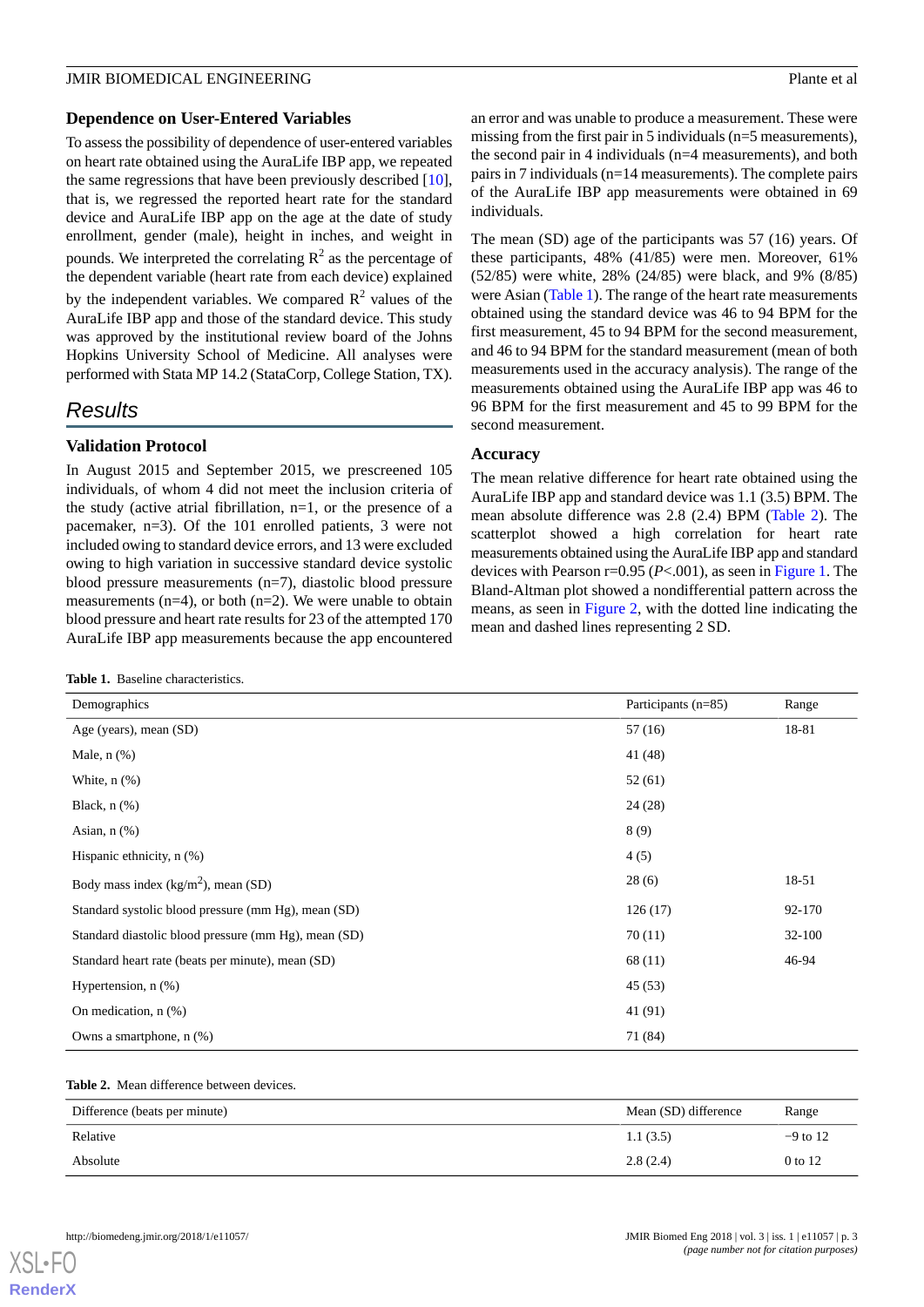<span id="page-3-0"></span>Figure 1. Accuracy visualization: Scatterplot of AuraLife Instant Blood Pressure (IBP) app heart rate measurements versus the standard heart rate measurements. BPM: beats per minute.



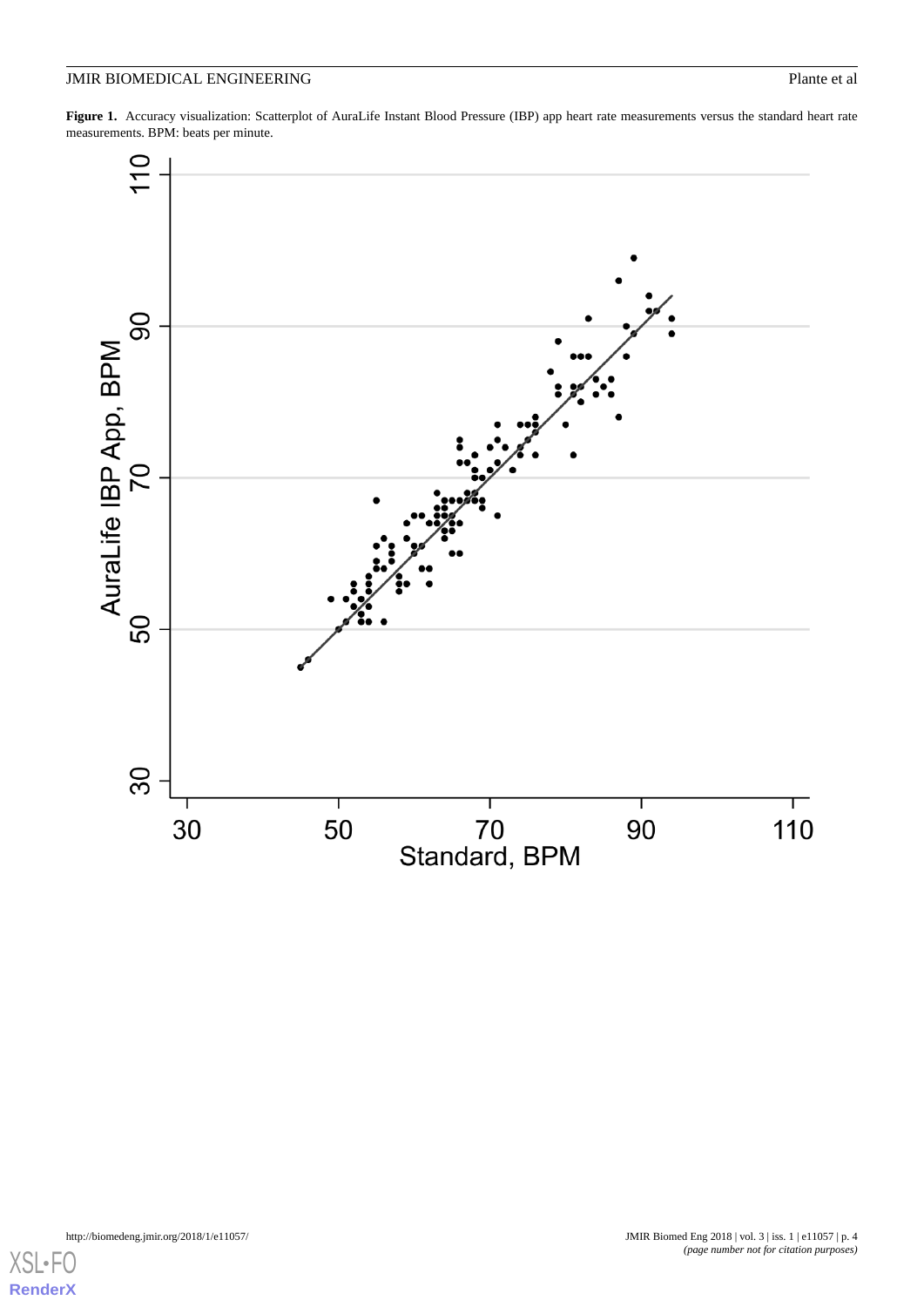<span id="page-4-0"></span>**Figure 2.** Accuracy visualization: Bland-Altman plot for the AuraLife Instant Blood Pressure (IBP) app heart rate measurements and the standard measurements. BPM: beats per minute.



<span id="page-4-1"></span>**Table 3.** Precision metrics for each device.

| Device                     | Mean (SD) difference | Range      |
|----------------------------|----------------------|------------|
| Standard device (n=85)     |                      |            |
| Relative, beats per minute | 0.01(2.2)            | $-6$ to 5  |
| Absolute, beats per minute | 1.7(1.4)             | $0$ to 6   |
| AuraLife IBP App $(n=69)$  |                      |            |
| Relative, beats per minute | $-0.1(3.2)$          | $-13$ to 7 |
| Absolute, beats per minute | 2.2(2.3)             | 0 to 13    |

#### **Precision**

For the AuraLife IBP app, the mean relative difference between the 69 pairs of measurements was −0.1 (3.2) BPM, whereas the mean absolute difference was 2.2 (2.3) BPM ([Table 3](#page-4-1)). For the standard device, the mean relative difference between the 85 pairs of measurements was 0.01 (2.2) BPM. Meanwhile, the mean absolute difference was 1.7 (1.4) BPM. The paired coordinate plot showed minimal variability between the first

and second measurements from each device, as seen in [Figure](#page-5-0) [3,](#page-5-0) with dashed lines representing mean values.

#### **Dependence on User-Entered Variables**

The regression of user-entered demographic and anthropomorphic data on the reported heart rate obtained similar  $R<sup>2</sup>$  values for the standard device and the AuraLife IBP app ([Table 4](#page-5-1)). The independent variables accounted for 19% and 16% of the heart rate variability for the standard device and AuraLife IBP app, respectively.

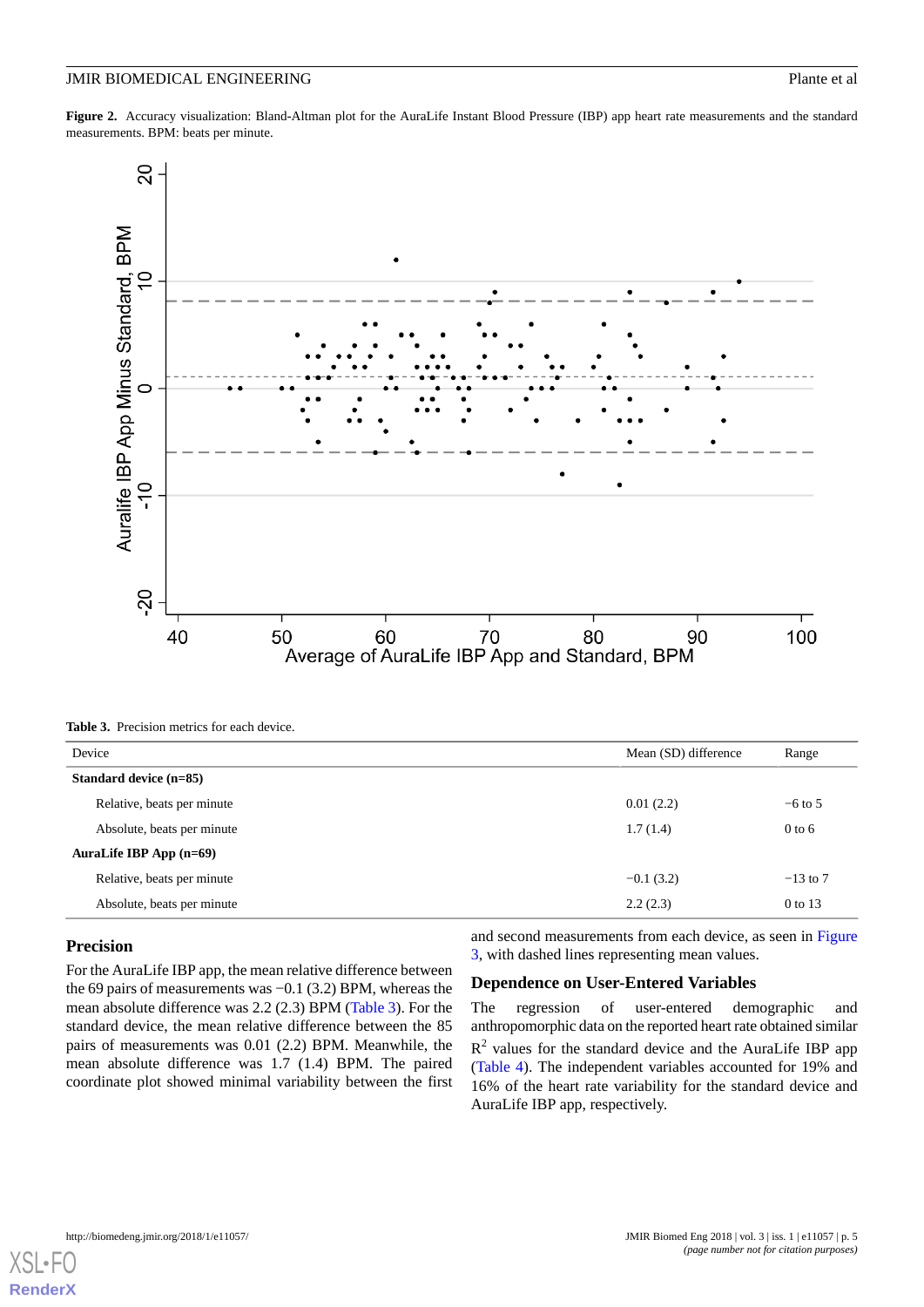<span id="page-5-0"></span>Figure 3. Precision visualization: Paired coordinate plot for AuraLife Instant Blood Pressure (IBP) app and the standard device. BPM: beats per minute; HR: heart rate.



#### <span id="page-5-1"></span>**Table 4.** Regression coefficients.

| Device                                         | Regression coefficients |         |                              |      |          |       |
|------------------------------------------------|-------------------------|---------|------------------------------|------|----------|-------|
|                                                | Age (years)             | Male    | Height (inches) Weight (lbs) |      | Constant | $R^2$ |
| Standard heart rate                            | $-0.24$                 | $-5.74$ | $-0.04$                      | 0.07 | 74.68    | 0.19  |
| AuraLife Instant Blood Pressure app heart rate | $-0.23$                 | $-5.73$ | 0.05                         | 0.05 | 73.11    | 0.16  |

# *Discussion*

 $X$ SL • **[RenderX](http://www.renderx.com/)**

### **Principal Findings**

In this validation study of heart rate measurements obtained using an mHealth app that was previously found to be inaccurate in measuring blood pressure, we revealed that the AuraLife IBP app has a high degree of accuracy and precision for the measurement of heart rate. The heart rate measurement had a similar amount of demographic or anthropomorphic information as the standard device, which is minimal.

#### **Implications**

Prior assessments of heart rate measuring-devices have generally been positive, and one meta-analysis has reported a pooled correlation coefficient of 0.95 [[15\]](#page-7-6), which is identical to that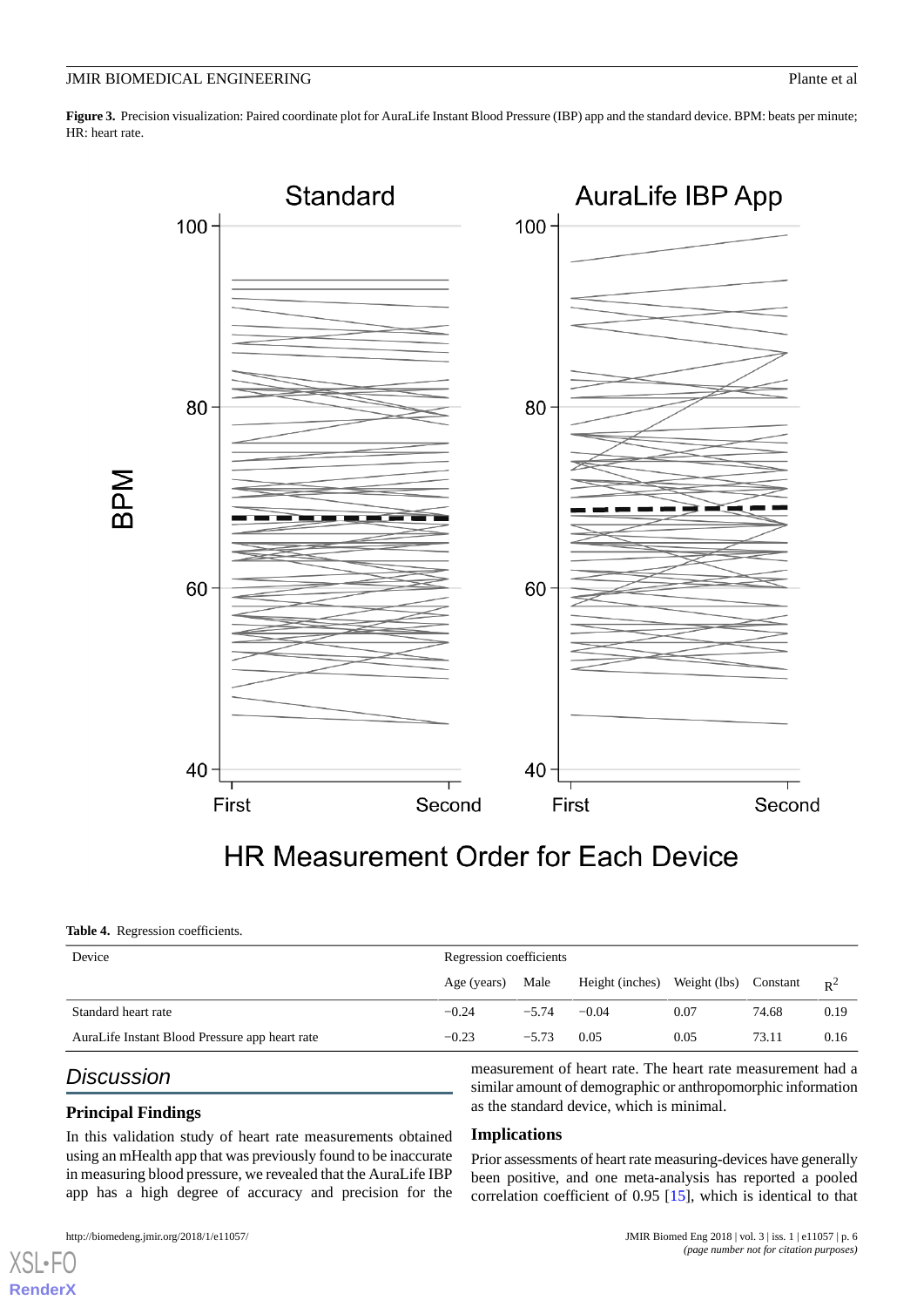observed in this validation protocol. The use of these apps for the detection of heart rate in the context of arrhythmia is limited. Unfortunately, our protocol intentionally excluded participants with arrhythmias because the standard device is not validated to obtain heart rate or blood pressure measurements in individuals with arrhythmias.

The accuracy of the heart rate measurements with the AuraLife IBP app provides reassurance that our study protocol did not induce hemodynamic changes, which could have potentially biased the results of our blood pressure validation study. This was a concern raised by the app developers. Hence, results from this validation study of heart rate provide an indirect support to our previous blood pressure validation study about the AuraLife IBP app. Therefore, our protocol may be useful for other researchers interested in comparing the performance characteristics of mHealth apps with those of a validated oscillometric device.

had limited range. Whether the accuracy or precision of the AuraLife IBP app in measuring heart rate will change with exercise or for individuals with resting values at greater extremes is unclear. We did not include individuals with arrhythmias. Thus, whether the performance metrics will be similar among these patients is unclear. Although the standard device is widely used in clinical practice for measuring heart rate and blood pressure, it is not a conventional standard for heart rate or blood pressure measurement in clinical studies. Future studies that use a more conventional method, such as electrocardiography, or those that include trained observers who will use a random-zero sphygmomanometer must be conducted. Finally, we did not test the Android version of the app.

#### **Conclusions**

The AuraLife IBP app has high accuracy and precision in measuring heart rate in adult ambulatory patients. This further supports the use of PPG technology in smartphones for monitoring resting heart rate.

### **Limitations**

Because the protocol was primarily designed as a blood pressure validation study, all measurements were obtained at rest and

#### **Acknowledgments**

We thank Jeanne Charleston, PhD BSN for her assistance in providing training and standard device management; Morgan Grams, MD PhD MHS, Satish Misra, MD, and Haitham Ahmed, MD in their assistance in trial design. We thank the clinical staff at the Johns Hopkins General Internal Medicine, Cardiology, Nephrology, and ProHealth sites for assistance in study execution. We thank the Johns Hopkins legal team for guidance on interactions with AuraLife. This study was supported by the PJ Schafer Cardiovascular Research Grant. TBP was funded by the Institutional National Research Service Awards from the Health Resources and Services Administration (T32HP10025B0) and the National Heart, Lung, and Blood Institute (2T32HL007180-41A1).

#### **Conflicts of Interest**

<span id="page-6-0"></span>SSM reports research support from Google, Apple, Nokia, iHealth, and the Aetna Foundation. There are no other relevant conflicts of interest.

#### <span id="page-6-1"></span>**References**

- <span id="page-6-2"></span>1. Elgendi M. On the analysis of fingertip photoplethysmogram signals. Curr Cardiol Rev 2012 Feb;8(1):14-25 [\[FREE Full](http://europepmc.org/abstract/MED/22845812) [text](http://europepmc.org/abstract/MED/22845812)] [Medline: [22845812](http://www.ncbi.nlm.nih.gov/entrez/query.fcgi?cmd=Retrieve&db=PubMed&list_uids=22845812&dopt=Abstract)]
- 2. US Food & Drug Administration. Cardiac Monitor Guidance (including Cardiotachometer and Rate Alarm) Guidance for Industry URL: <https://www.fda.gov/MedicalDevices/ucm073940.htm> [accessed 2018-05-15] [[WebCite Cache ID](http://www.webcitation.org/

                                6zRGjyIEW) [6zRGjyIEW](http://www.webcitation.org/

                                6zRGjyIEW)]
- <span id="page-6-3"></span>3. Mitchell K, Graff M, Hedt C, Simmons J. Reliability and validity of a smartphone pulse rate application for the assessment of resting and elevated pulse rate. Physiother Theory Pract 2016 Aug;32(6):494-499. [doi: [10.1080/09593985.2016.1203046\]](http://dx.doi.org/10.1080/09593985.2016.1203046) [Medline: [27459148](http://www.ncbi.nlm.nih.gov/entrez/query.fcgi?cmd=Retrieve&db=PubMed&list_uids=27459148&dopt=Abstract)]
- <span id="page-6-4"></span>4. Yan BP, Chan CK, Li CK, To OT, Lai WH, Tse G, et al. Resting and Postexercise Heart Rate Detection From Fingertip and Facial Photoplethysmography Using a Smartphone Camera: A Validation Study. JMIR Mhealth Uhealth 2017 Mar 13;5(3):e33 [\[FREE Full text](http://mhealth.jmir.org/2017/3/e33/)] [doi: [10.2196/mhealth.7275\]](http://dx.doi.org/10.2196/mhealth.7275) [Medline: [28288955](http://www.ncbi.nlm.nih.gov/entrez/query.fcgi?cmd=Retrieve&db=PubMed&list_uids=28288955&dopt=Abstract)]
- 5. Poh M, Poh YC. Validation of a Standalone Smartphone Application for Measuring Heart Rate Using Imaging Photoplethysmography. Telemed J E Health 2017 Aug; 23(8): 678-683. [doi: 10.1089/tmj. 2016.0230] [Medline: [28140834](http://www.ncbi.nlm.nih.gov/entrez/query.fcgi?cmd=Retrieve&db=PubMed&list_uids=28140834&dopt=Abstract)]
- <span id="page-6-5"></span>6. Plante TB, Urrea B, MacFarlane ZT, Blumenthal RS, Miller III ER, Appel LJ, et al. Validation of the Instant Blood Pressure Smartphone App. JAMA Intern Med 2016 May 01;176(5):700-702. [doi: [10.1001/jamainternmed.2016.0157](http://dx.doi.org/10.1001/jamainternmed.2016.0157)] [Medline: [26938174](http://www.ncbi.nlm.nih.gov/entrez/query.fcgi?cmd=Retrieve&db=PubMed&list_uids=26938174&dopt=Abstract)]
- 7. Federal Trade Commission. Marketers of Blood-Pressure App Settle FTC Charges Regarding Accuracy of App Readings URL: <https://www.ftc.gov/news-events/press-releases/2016/12/marketers-blood-pressure-app-settle-ftc-charges-regarding> [accessed 2018-05-15] [\[WebCite Cache ID 6zRGqDyap\]](http://www.webcitation.org/

                                6zRGqDyap)
- 8. Plante TB, O'Kelly AC, Macfarlane ZT, Urrea B, Appel LJ, Miller III ER, et al. Trends in user ratings and reviews of a popular yet inaccurate blood pressure-measuring smartphone app. J Am Med Inform Assoc 2018 Aug 01;25(8):1074-1079. [doi: [10.1093/jamia/ocy060\]](http://dx.doi.org/10.1093/jamia/ocy060) [Medline: [29878236](http://www.ncbi.nlm.nih.gov/entrez/query.fcgi?cmd=Retrieve&db=PubMed&list_uids=29878236&dopt=Abstract)]

[XSL](http://www.w3.org/Style/XSL)•FO **[RenderX](http://www.renderx.com/)**